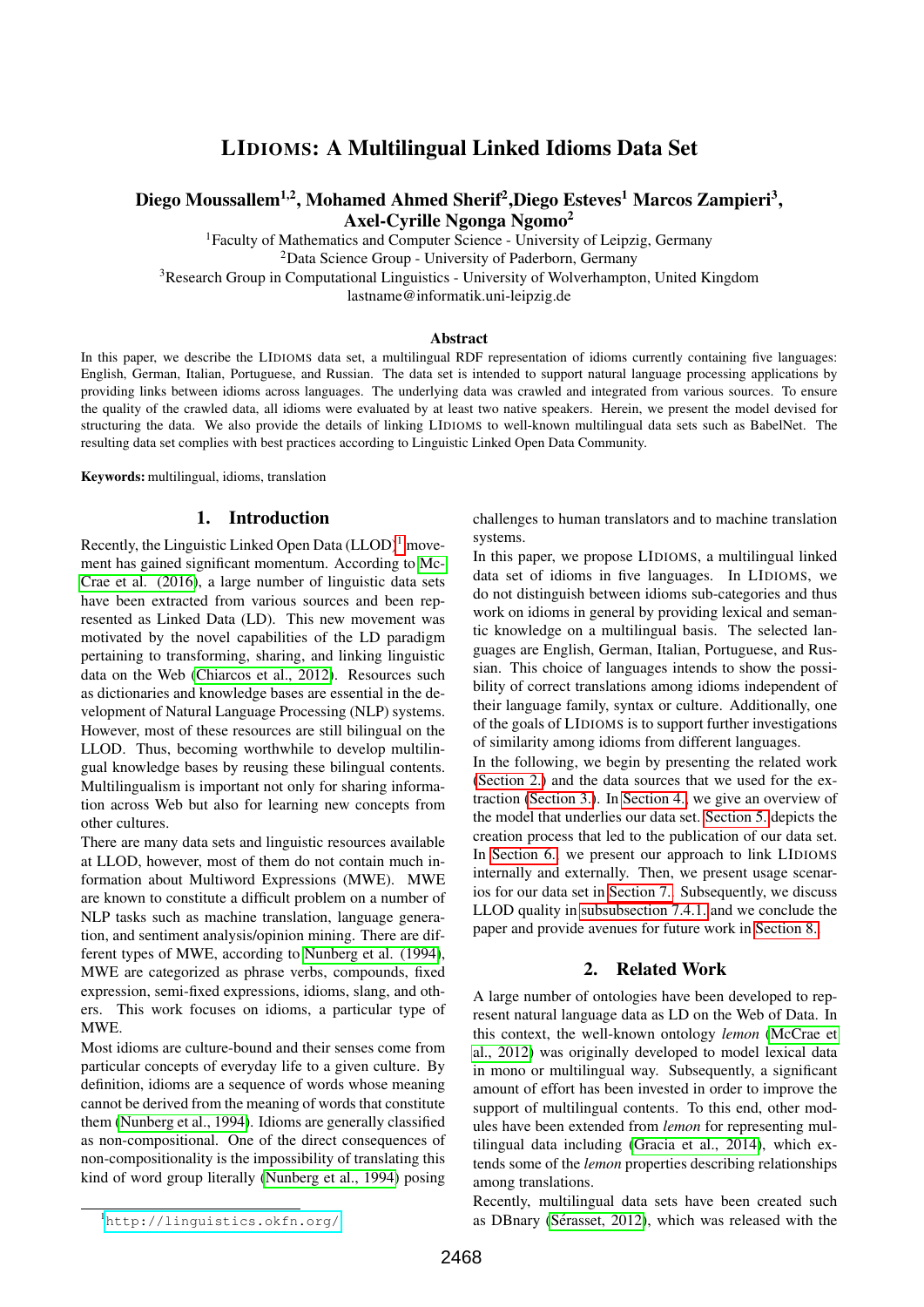main purpose of describing translations among lexical entries. Another resource that describes multilingual content is BabelNet [\(Navigli and Ponzetto, 2010\)](#page-6-6), which integrates knowledge from various lexical resources, such as Word-Net [\(Miller, 1995\)](#page-6-7). Additionally, BabelNet has adopted the *lemon* structure for representing lexical entries [\(Ehrmann et](#page-6-8) [al., 2014\)](#page-6-8). Although these resources are linked lexical multilingual data sets, they contain a limited number of idioms described correctly along with their respective translations across languages. This lack of information about MWE and idioms is due to the missing appropriate ontologies and vocabularies for handling this phenomena properly. Despite *Lexinfo* ontology [\(Cimiano et al., 2011\)](#page-6-9) contains a certain property just for representing idioms, there are no appropriate classes to reuse this information. Fortunately, the W3C Ontology Lexica Community Group<sup>[2](#page-1-1)</sup> has created an extension of *lemon* called *Ontolex*[3](#page-1-2) in order to not only address this lack of information but also to describe more appropriately linguistic terms [\(Bosque-Gil et al., 2015\)](#page-6-10). Thus, enabling LIDIOMS to represent a particular type of linguistic unit, that is to say idioms. In the following, we present the data set creation process in more detail.

Additionally, a number of multilingual data sets have been published as Linked Open Data (LOD) in the last years. The well-known knowledge base of *DBpedia* [\(Lehmann](#page-6-11) [et al., 2015\)](#page-6-11) is one of first multilingual knowledge bases extracted from *Wikipedia*[4](#page-1-3) . Recently, the *Semantic Quran* data set has published translations of the Quran in 43 different languages as linked data [\(Sherif and Ngonga Ngomo,](#page-6-12) [2015\)](#page-6-12). *xLiD-Lexica* [\(Zhang et al., 2014\)](#page-6-13) is a cross-lingual linked data lexica which is constructed by exploiting all language versions of Wikipedia. *Terminesp* [\(Bosque-Gil et al.,](#page-6-10) [2015\)](#page-6-10) is another multilingual resource for terms along with their definitions in various languages.

# 3. Data Sources

<span id="page-1-0"></span>In this section, we list the data sources from which LID-IOMS originates, where we describe the data collection process of each data source. In addition, we discuss how we ensure the quality of the collected data.

### 3.1. Data sets

We collected a set of MWE from the online lexical resources: (1) *Phrase finder*, (2) *Memrise*, (3) *Collins* and (4) Oxford dictionaries<sup>[5](#page-1-4)</sup>. Phrase finder is an online dictionary about idiomatic expressions created by *Gary Martins* [\(Mar](#page-6-14)[tin, 2007\)](#page-6-14) in 1997 for supporting his post-graduate research in computational linguistics. *Memrise* is an online course about idiomatic expressions for achieving a native speaker level. *Collins* and *Oxford* provide high quality lexical resources. Therefore, we use them to guarantee the quality of the idioms definitions and also for gathering some additional idioms. *Memrise* and *Oxford* provided idioms in English, German, Italian, and Russian languages, while the

<span id="page-1-4"></span><span id="page-1-3"></span><sup>4</sup><https://www.wikipedia.org/>

idioms in *Phrase finder* and *Collins* are in English. The Portuguese idioms were initially gathered from *Wikipedia* Portuguese page<sup>[5](#page-0-2)</sup> but because of the limited number of the available Portuguese idioms in Wikipedia, we asked four native speakers (one from Portugal and the other three from Brazil) to add more Portuguese idioms.

For the sake of clarity pertaining to the copyrights to use the data, *Memrise* and *Collins* granted us a full permission while the others data providers have a free licence policy when to use the data for research purposes.

### <span id="page-1-5"></span>3.2. Data Collection process

Using a custom web crawler, we collected the MWE from these aforementioned on-line data sources. Each of the crawled resources has specific pages about each MWE, which ease the configuration of our crawler. Note that, all data sources are bilingual but not necessarily including English as one of the involved languages. For instance, *Oxford* has idiomatic expressions from Italian to Portuguese. We also noticed that most on-line dictionaries does not correctly categorize MWE. For example, in some cases the meaning of MWE can be deduced from the meaning of their components (e.g. *"by the book"*) while in other cases this is not possible (e.g. *"out of the blue"*). Therefore, MWE which can be represented by the meaning of their components should not be into the same category as the others with pragmatic meanings (i.e. non-compositional idioms). Collecting the right idioms was a hard task due to the lack of MWE categorization. Thus, we carried out the idiom collection manually where we discarded all the entries that were semantically equivalent to their lexical definitions which means to be *not* non-compositional. We dubbed this process *pragmatically-based selection*. The pragmaticallybased selection identified only 50% of the MWE retrieved by our crawler as idioms. For instance, the idiom mentioned before *"by the book"* means "to follow the rules as demand". The meaning of "book" is "a stuff which contains information, rules, descriptions, and it can be a manual". Therefore, this MWE is deductible from the meaning of each of its components, the meaning gets "to follow the book's writing". Therefore, it is not considered an idiom, in contrast of the idiom *"out of the blue"* which means "an event that occurs unexpectedly", the meaning of "blue" is "color" then no relationship exists between "blue" or "out of" with "unexpected happening".

Moreover, considering that the meaning of idioms may vary according to the geographical location where they are used [\(Martin, 2007\)](#page-6-14). For example, American idioms which come from The United States of America differ from the British idioms which come from United Kingdom. We consider the location of idioms as an important characteristic to be included in LIDIOMS.

# 3.3. Data Evaluation

To ensure the quality of the retrieved data, we asked two native speakers and one linguist (per language) to evaluate the extracted idioms and their respective definitions in English. For evaluating an idiom, each native speaker separately evaluated the idioms' definition. Idioms with accepted definitions by both evaluators are accepted. Also,

<span id="page-1-2"></span><span id="page-1-1"></span><sup>2</sup><https://www.w3.org/community/ontolex/>

<sup>3</sup>[https://www.w3.org/community/ontolex/](https://www.w3.org/community/ontolex/wiki/Final_Model_Specification) [wiki/Final\\_Model\\_Specification](https://www.w3.org/community/ontolex/wiki/Final_Model_Specification)

<sup>5</sup>All repositories web pages [http://faturl.com/](http://faturl.com/repositories/?open) [repositories/?open](http://faturl.com/repositories/?open)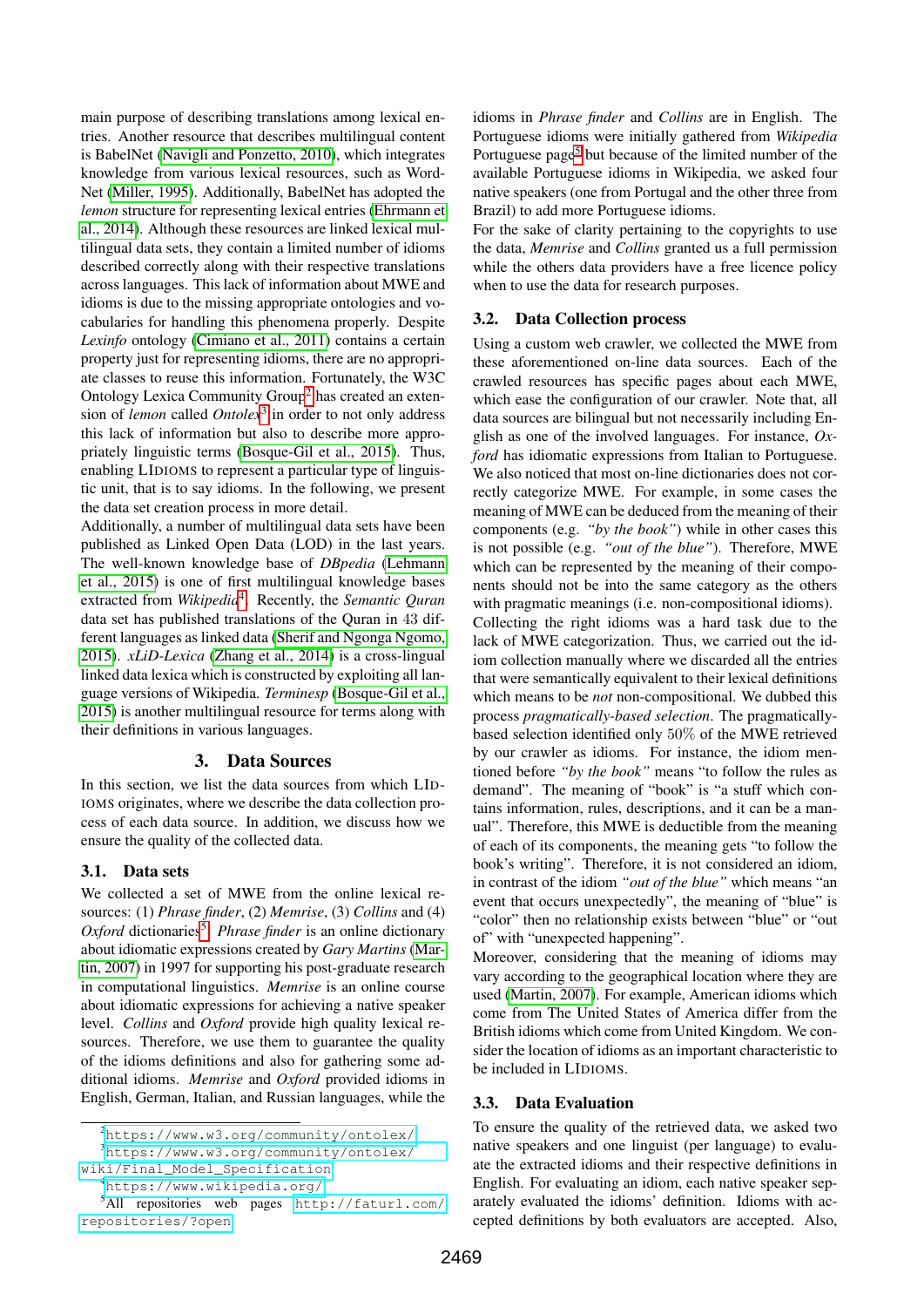idioms with idioms' definitions marked as wrong by both evaluators were discarded. In case a mismatch evaluation happens, the idiom was judged by the linguist. This procedure resulted in a manually checked data set containing a large number of idioms as shown in Table [1.](#page-2-3) The *Collection* column shows the number of all MWE retrieved by our web crawler. The *Filter* column shows the number of idioms retrieved based on our pragmatically-based selection, a step which recognizes only idioms among MWE (see [Sec](#page-1-5)[tion 3.2.\)](#page-1-5). The *Total* column presents the resulting number of idioms after the manual review process made by the natives and the linguist.

<span id="page-2-3"></span>

| Language   | <b>Collection</b> | Filter | <b>Total</b> |  |
|------------|-------------------|--------|--------------|--|
| English    | 1230              | 600    | 291          |  |
| Portuguese | 600               | 215    | 114          |  |
| Italian    | 500               | 284    | 175          |  |
| German     | 400               | 245    | 130          |  |
| Russian    | 220               | 150    | 105          |  |

Table 1: Number of idioms retrieved by step

#### 4. Semantic Representation Model

<span id="page-2-0"></span>The representation model of LIDIOMS aims at describing idioms correctly as a sub-type of MWE together with their translations and geographical usage area. For this purpose, LIDIOMS data set is based on Ontolex model. We chose the *Ontolex* model because it contains the necessary classes to represent MWE and its translations properly. *Ontolex* also reuses the well-known *Lexinfo* ontology which has an essential term type called lexinfo:idiom for representing idioms as one type of MWE.

We used the core Ontolex's classes to model LIDIOMS, where (1) we use the class ontolex: LexicalEntry for representing a lexical entry (i.e. a word, a multi-word expression or an affix), (2) the sub-class ontolex:MultiwordExpression is used to specify a lexical entry as a multi-word expression, (3) the ontolex:LexicalConcept class suits perfectly for representing idioms meaning as its formal definition comprises of "to be a mental abstraction, concept or a thought that can be described by a given collection of senses". (4) the ontolex:LexicalSense class for lexical sense of an idiom. (5) the ontolex:Form class describes the written and alternative forms of the entries and (6) ontolex:Lexicon class is used for representing a collection of lexical entries.

For translations, *Ontolex* uses the *vartrans* module which connects ontolex:LexicalSense instances among themselves through vartrans:Translation class. The vartrans:Translation uses the property vartrans:category for describing translations and also representing variations of these translations across entries in the same<sup>[6](#page-2-4)</sup> or different languages. The vartrans module was inspired by [\(Gracia et al., 2014\)](#page-6-4) and we also reuse one of its translation categories called  $\text{tract:}\text{curl}$ turalEquivalent which represents a translation between two entries that are not semantically but pragmatically equivalent. Note that a cultural translation of an idiom is not a literal translation, rather it represents the specific cultural semantics of that idiom.

For the geographical area of idioms, we use the lexvo:usedIn class from the *Lexvo* Ontology [\(de Melo,](#page-6-15) [2015\)](#page-6-15). The geographical area of an idiom is of great importance because the meaning of an idiom can vary in the same language depending on where it is used (diatopic variation). For instance, the Portuguese idiom *"amarrar o burro"*(its literal translation: "tie the donkey") means "to relax" in Portugal while in Brazil it means "to advise someone about future problems from one action". Furthermore, this idiom has also more meanings even within Brazil, for example, "to be angry when someone does not allow you to do something" that is typical for children. In addition, some idioms are not understood in all countries even sharing the same language. For instance, the Portuguese idiom *"comprei um mamao*" (eng: "buy a lemon") is used in Brazil but not in Portugal.

In [Figure 1,](#page-3-0) we present a complete example of a translation of two idioms from Portuguese ("custa os olhos da cara") to English ("arm and a leg") using *vartrans* class along with the others descriptions modeled by *Ontolex* in LIDIOMS. In order to represent the names of the languages in a unified way, we publish LIDIOMS based on the best practices of the International Organization of Standardization (ISO). Given

the fact that Brazilian Portuguese does not have an ISO resource, we chose to use the Brazilian Portuguese DBpedia resource<sup>[7](#page-2-5)</sup> for substituting that missing ISO.

### 5. RDF Generation

<span id="page-2-1"></span>The original idioms were crawled in heterogeneous formats such as CSV, XML, and HTML. To convert the idiom data into RDF, we used *OpenRefine*[8](#page-2-6) together with its RDF extension. The model underlying the RDF conversion relies on the group of patterns to generate linguistic resources as LD recommended by the Best Practices for Multilingual Linked Open Data (BPMLOD) W3C community group<sup>[9](#page-2-7)</sup>. In spite of our work being multilingual, we followed the patterns for bilingual dictionaries<sup>[10](#page-2-8)</sup>. We were able to use bilingual patterns because we use English as pivot language given that all the target translations are in English. Thus, the multilingual translations were found by inference relying on the reflexivity property of the vartrans:target. For more details about LIDIOMS see Table [2](#page-3-1) and visit LID-IOMS GitLab repository<sup>[11](#page-2-9)</sup>.

### 6. Linking

<span id="page-2-2"></span>In this section, we describe how we link idioms in LIDIOMS internally (i.e. within the data set) and externally (i.e. with other data sets).

<span id="page-2-5"></span><sup>7</sup>[http://dbpedia.org/page/Brazilian\\_](http://dbpedia.org/page/Brazilian_Portuguese) [Portuguese](http://dbpedia.org/page/Brazilian_Portuguese)

<span id="page-2-6"></span><sup>8</sup><http://openrefine.org/>

<span id="page-2-7"></span><sup>9</sup><https://www.w3.org/community/bpmlod/>

<span id="page-2-8"></span><sup>10</sup>[https://www.w3.org/2015/09/](https://www.w3.org/2015/09/bpmlod-reports/bilingual-dictionaries/)

<span id="page-2-9"></span>[bpmlod-reports/bilingual-dictionaries/](https://www.w3.org/2015/09/bpmlod-reports/bilingual-dictionaries/) <sup>11</sup><https://github.com/dice-group/LIdioms>

<span id="page-2-4"></span><sup>&</sup>lt;sup>6</sup>Same entry from a given language with different meanings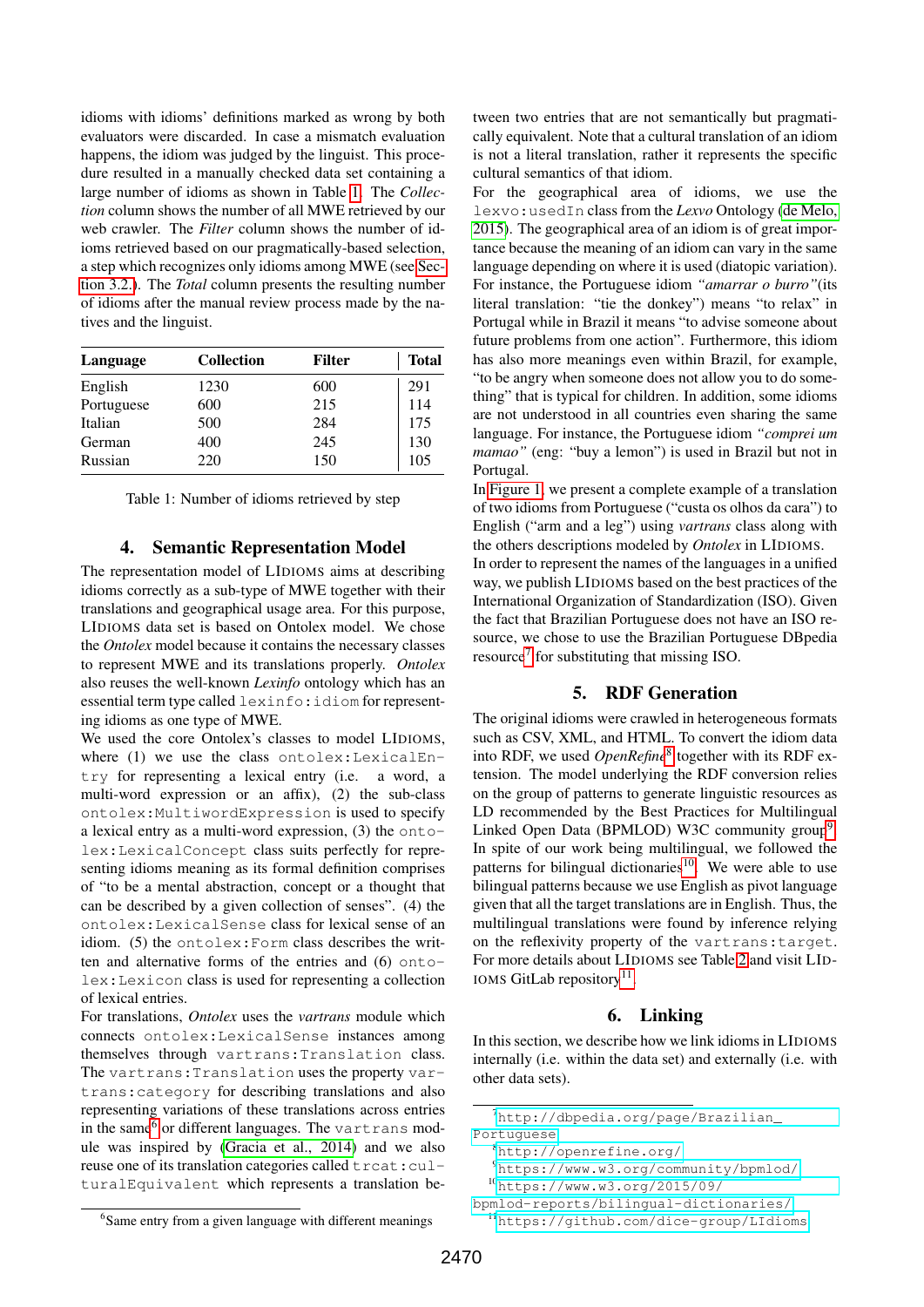<span id="page-3-0"></span>

Figure 1: RDF representation of translation of two idioms from Portuguese ("Custa os olhos da cara") to English ("arm and a leg") by entries modeled with the LIDIOMS model.

<span id="page-3-1"></span>

| <b>Name</b>       | <b>LIDIOMS</b>              |
|-------------------|-----------------------------|
| <b>Example</b>    | http://lid.aksw.org/en/kill |
|                   | two birds with one stone    |
| Dump              | http://lid.tabsolucoes.com/ |
|                   | $dataset/dump-1-0.tar.qz$   |
| Sparql            | http://lid.aksw.org/sparql  |
| <b>Repository</b> | https://datahub.io/dataset/ |
|                   | lidioms                     |
| Ver. Date         | 20.04.2017                  |
| Ver.No            | 1.0                         |
| <b>License</b>    | CC BY-NC-SA 3.0             |
|                   |                             |

Table 2: Technical Details LIDIOMS.

#### 6.1. Internal linking

While most of the definitions of the retrieved idioms were in English (87%), only in a few cases the definition was in another language. We then decided to provide the definitions of all idioms in English regardless of the idioms' original language. The other 13% of idioms which had the definitions in another language were translated by a native speaker to English. Therefore, the English definitions became our pivot language, i.e. the idioms' English definitions were used as bridge for the internal linking process across languages. For instance, the *"when pigs fly"* English idiom has the definition "something that will never happen". In Portuguese, the idiom *"nem que a vaca tussa"* has exactly the same lexical definition, but its literal translation would be "nor the cow cough". Still, it is valid to decide to link these two idioms internally based on their definitions. [Figure 2](#page-3-2) illustrates the main idea underlying this work, i.e. the provision of indirect translations (represented by dotted line) of idioms through a pivot language.

Note that, some idioms have multiple idiomatic equivalents in other languages while others have none. However, some idioms have definitions with almost equivalent syntactic structures while the semantics of the definitions are very different. For instance, the English idiom *"Once in a blue moon"* means *"something that happens rarely"* and another English idiom *"When pigs fly"* means *"something that will never happen"*. This kind of phenomena is likely

to decrease the quality of an automatic linking process, because current link discovery frameworks [\(Nentwig et al.,](#page-6-16) [2015\)](#page-6-16) only support syntax-based string similarities. Given the lack of support of semantic-based string similarity functions, the internal linking was carried out *manually* by the authors and a cross-validation among the natives and linguists were done on this manual internal linking.

<span id="page-3-2"></span>

Figure 2: An indirect translation excerpt

The [Table 3](#page-3-3) shows the number of direct and indirect translations found for the selected idioms per language.

<span id="page-3-3"></span>

|                                         |  |                           | EN PT IT DE RU Total |
|-----------------------------------------|--|---------------------------|----------------------|
| Idioms                                  |  | 291 114 175 130 105   815 |                      |
| <b>Translations</b> 192 79 73 62 82 488 |  |                           |                      |

Table 3: Number of idioms and Translations

### 6.2. External linking

Linking LIDIOMS to other external resources is based on the string similarities between LIDIOMS's resources and the other data sets' resources. The current version of LID-IOMS is linked to two other data sets in order to ensure reusability and integrability.

The first data set we linked to LIDIOMS is *DBnary*. We used the algorithms provided in LIMES [\(Ngomo, 2012;](#page-6-17) [Sherif and Ngonga Ngomo, 2015\)](#page-6-12) framework which are time-efficient to carry out the DBnary linking tasks. The linking was through rdfs:label property using the trigram similarity with acceptance threshold 0.85.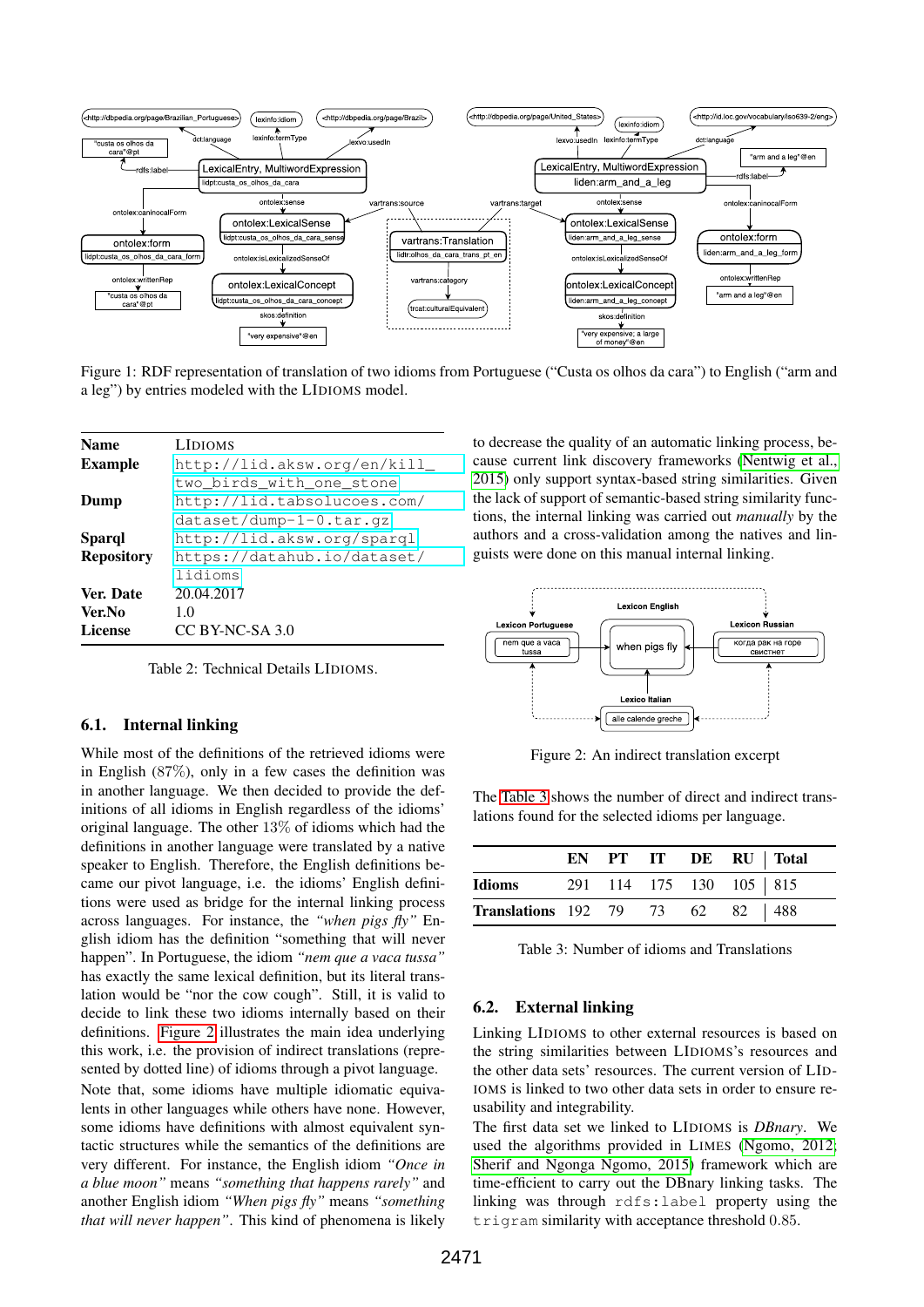<span id="page-4-2"></span>

| Languages    | <b>LIDIOMS</b> | <b>BabelNet</b><br><b>Retrieval</b> | <b>BabelNet</b><br>Accepted | <b>BabelNet</b><br><b>Precision</b> | <b>DBnary</b> Re-<br>trieval | <b>DBnary</b> Ac-<br>cepted | <b>DBnary Pre-</b><br>cision |
|--------------|----------------|-------------------------------------|-----------------------------|-------------------------------------|------------------------------|-----------------------------|------------------------------|
| English      | 291            | 600                                 | 195                         | 0.325                               | 362                          | 323                         | 0.892                        |
| Portuguese   | 114            | 23                                  |                             | 0.391                               | 26                           | 4                           | 0.153                        |
| Italian      | 175            | 52                                  | 33                          | 0.634                               | 4                            | 4                           | 1.0                          |
| German       | 130            | 27                                  |                             | 0.296                               | 45                           | 45                          | 1.0                          |
| Russian      | 105            | 48                                  | 16                          | 0.333                               | 0                            | $^{(1)}$                    | 0                            |
| <b>Total</b> | 815            | 750                                 | 261                         |                                     | 437                          | 384                         |                              |

Table 4: Number of links and precision values obtained between LIDIOMS and other data sets.

The second data set we linked with LIDIOMS is *BabelNet*. The BabelNet linking process was carried out using the Ba-belNet API<sup>[12](#page-4-1)</sup> to retrieve senses and definitions. While linking, we noticed that *BabelNet* do not correctly type idioms (more details see Section [7.4.1.\)](#page-5-0). We thus linked to BabelNet manually by comparing our skos:definition property with the bn-lemon:definition property of the BabelNet resources. This task was performed by the same group of linguists previously requested.

### 6.3. Linking Quality

In this section, we show and discuss the linking statistics of LIDIOMS with BabelNet and DBnary.

[Table 4](#page-4-2) presents the number of links per resource and language in the LIDIOMS data set. Note that all the links were evaluated manually. The *Retrieval* columns show the number of total idioms collected from a given data set and the *Accepted* columns present the number of idioms which were matched exactly as an idiom. We also present the precision achieved by the aforementioned link specifications.

*DBnary* has presented a good precision in general. Its lower score only comes from Portuguese and Russian as these languages are a bit exploited by linguistic resources in terms of MWE thus containing only few idioms. *DBnary* follows the best practice of publishing linked data which means without any typos in labels (e.g rdfs:label) in contrast of *BabelNet* (see <sup>[13](#page-4-3)</sup>. This problem contributes for the lower precision score of *BabelNet* because its API does not handle it instead of LIMES.

### 7. Use Cases

<span id="page-4-0"></span>In this section, we outline selected application scenarios for our data set. [Listing 1,](#page-4-4) [Listing 2](#page-4-5) and [Listing 3](#page-5-2) illustrate different facets of how LIDIOMS can support translation use cases. LIDIOMS contains a significant number of instances of concepts, places and translations. Thus, multilingual idioms along with their definitions concerning about a specific information can be easily retrieved from our data set. Moreover, the aligned multilingual representation allows searching for idioms with the same meaning across different languages.

### 7.1. Gathering idioms by definitions

The first use case for our data set is exploratory in nature. Machine translation agents are commonly in need of expressions that have a certain meaning. Using a simple SPARQL query over LIDIOMS enables these potential agents to easily find idioms which contain a keyword of choice. For example, [Listing 1](#page-4-4) shows a SPARQL query for retrieving English, Italian and Russian idioms which contains the verb *"to deceive"* in their definitions.

```
SELECT ?label ?definition
   2 WHERE {
            3 ?idiom rdfs:label ?label.
           ?idiom ontolex: sense ?sense.
           5 ?sense ontolex:isLexicalizedSenseOf ?concept.
6 ?concept skos:definition ?definition.
7 FILTER(bif:contains(?definition, "deceive")) .
8 FILTER( lang(?label) = "it" || lang(?label) = "en" || lang(?label) = "rus" ).}
```

```
Listing 1: Idioms definitions that contains the same verb in
(i) English (ii) Italian and (iii) Russian.
```
### 7.2. Idioms usage per area

LIDIOMS provides information about the place of usage of each idiom. For instance, the idiom *"it's raining cats and dogs"* has English as its language property and comes from England. By being aware of the place of origin of an idiom, translators are now empowered to translate an idiom to the right idiom for a given target group. [Listing 2](#page-4-5) shows a SPARQL query which retrieves all idioms from England.

```
1 SELECT ?idiom ?label
   2 WHERE {
      .<br>?idiom rdfs:label ?label;
              lexvo:usedIn dbr:England .
5 \mid \}
```
Listing 2: All idioms coming from England.

### 7.3. Translating across languages

Another important use of LIDIOMS is to retrieve *indirect translations*. By indirect translation we mean a translation which is based on another translation. Nevertheless, the power of RDF representation of LIDIOMS enable the induction of indirect translations through the English translations. For example, the SPARQL query in [Listing 3](#page-5-2) first finds the English translation of the German idiom *"Zwei Fliegen mit einer Klappe schlagen"*, then it retrieves Russian idioms with equivalent English translations.

<span id="page-4-3"></span><span id="page-4-1"></span><sup>12</sup><http://babelnet.org/guide>

<sup>13</sup>[http://babelnet.org/rdf/page/once\\_in\\_a\\_](http://babelnet.org/rdf/page/once_in_a_blue_moon_r_EN) [blue\\_moon\\_r\\_EN](http://babelnet.org/rdf/page/once_in_a_blue_moon_r_EN)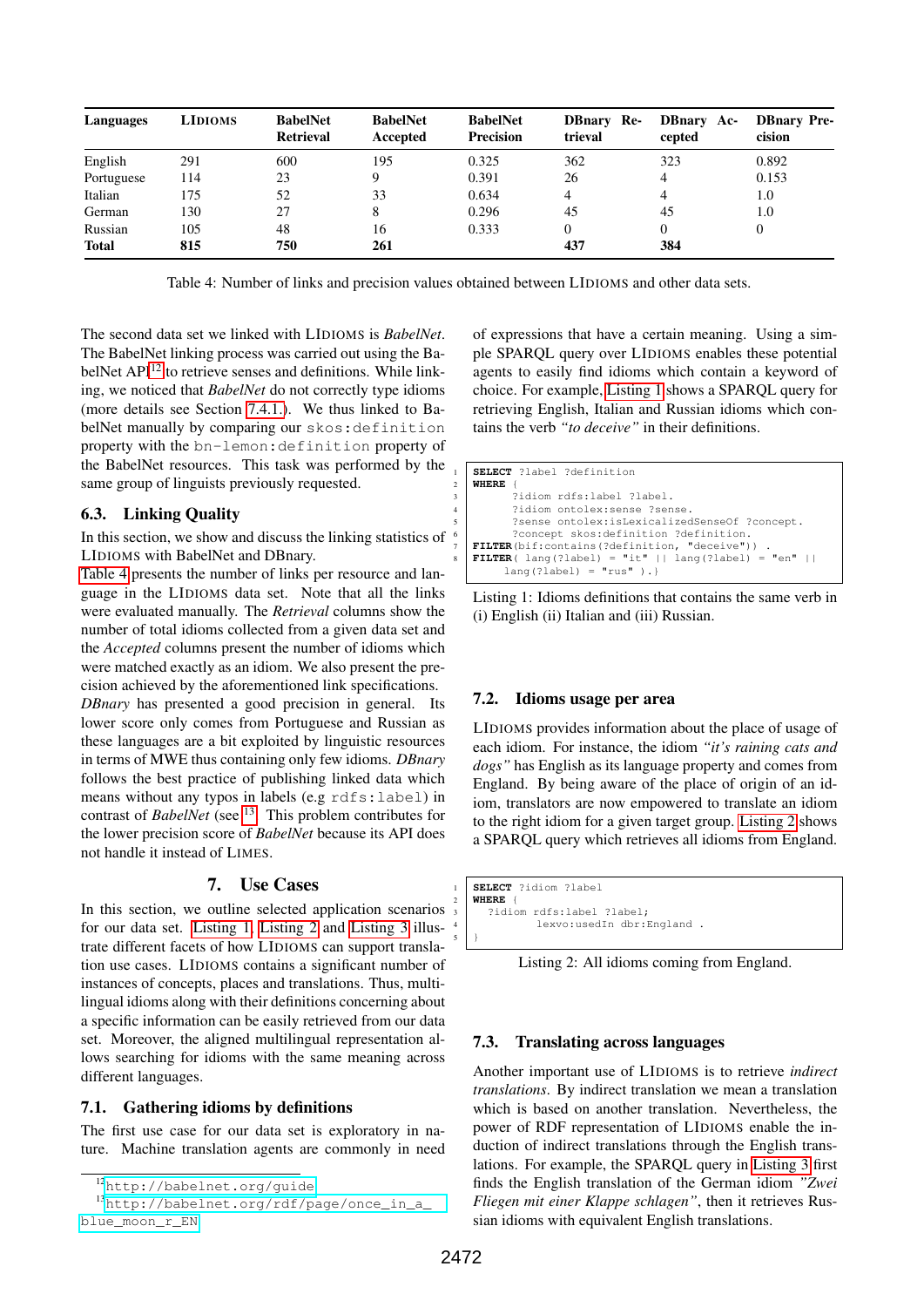<span id="page-5-2"></span>

Listing 3: Indirect translation.

### 7.4. Third-party uses: Retrieving More Information through Links

LIDIOMS is linked to other data sets, from which we are able to retrieve additional idiom-related information. For example, [Listing 4](#page-5-3) shows a SPARQL query for retrieving a given part-of-speech tag of the English idiom *"out of the blue"* from the same resource exists in *DBnary*.

<span id="page-5-3"></span>

Listing 4: Retrieving data from different resources.

#### <span id="page-5-0"></span>7.4.1. Discussion

A main limitation in the currently available data sets in LLOD is the lack of proper categorization of MWE. For example, neither *BabelNet* nor *DBnary* have specific MWE types. For instance, in *BabelNet*, some idioms were not typed as lexical entries, we were capable of finding exact matches of many idioms which are included in LIDIOMS but the matches were from other classes such as a film, a book or music album (e.g., "head over heels" is the la-bel of a film<sup>[14](#page-5-4)</sup>). In order to alleviate this problem, we also tried to filter the idioms by *bn-lemon:synsetType* in Babel-Net, however, incorrect types avoided us to link them easily. For example, the idiom "The Goose That Laid the Golden Eggs" is typed as "Named Entity" (see http://babelnet.org/ rdf/page/s03200922n), but it should be a concept. Additionally, [Listing 5](#page-5-5) shows an example resource from Babel-Net.

In [Listing 5,](#page-5-5) the idiom *"arm and a leg"* is represented as a *noun* while it should be firstly represented as a MWE or more precisely as an idiom. This lack of accurate categorization of MWE makes linking data sources such as LIDIOMS with other resources very difficult. In particular, using declarative link discovery frameworks for computing similarities among MWE without the right classification information becomes a slow task which leads to links with a low level of precision.

```
bn:arm_and_a_leg_n_EN
    a lemon:LexicalEntry ;
    3 rdfs:label "arm_and_a_leg"@en ;
    4 lemon:canonicalForm <http://babelnet.org/rdf/
s
arm_and_a_leg_n_EN/canonicalForm> ;<br>
1emon:language "EN" ;
    6 lemon:sense <http://babelnet.org/rdf/arm_and_a_leg_EN/
          s13676929n> ;
    lexinfo:partOfSpeech lexinfo:noun .
```
Listing 5: Fragment of a *BabelNet* resource.

Furthermore, this incomplete categorization exists also in other data sets such as *DBpedia* and *DBnary*. We thus regard LIDIOMS as a first effort towards a better LLOD, where MWEs (especially idioms) are represented as such. We envision that this better representation will lead to qualitative linked-data driven NLP systems, including but not limited to better Machine Translation (MT) applications.

## 8. Summary

<span id="page-5-1"></span>In this paper, we described LIDIOMS, a multilingual Resource Description Framework (RDF) data set containing idioms represented in five languages. The data set fills an important gap on MWE processing and it can be used as a resource in NLP pipelines. The current version of LID-IOMS contains 13, 889 triples modeling 815 concepts with 488 translations (115 indirect translations) coming from 7 different sources and linked to 645 external resources. LIDIOMS connects idioms from different languages that have semantically equivalent definitions. To ensure interoperability with other data sets on the LLOD, LIDIOMS is linked to BabelNet and DBnary.

#### 8.1. Future Work

We are currently working to extend the coverage of LID-IOMS so that researchers and developers who work on languages not currently present in the data set can benefit from it. Future versions of LIDIOMS will include idioms from other languages such as Arabic, Chinese, Korean, Czech, Finnish, and French. Moreover, to handle diatopic language variation, the current languages of LIDIOMS are being updated including more fine-grained locations (e.g., cities) as geographical area of use for idioms with more than one meaning even sharing the same country and language. Finally, we plan to improve the automation of the process of internal as well as external linking of idioms by implementing an approach for semantically linking idioms' definitions.

#### Acknowledgements

We would like to thank all native speakers which contributed with this work. Specifically *Maria Sukhareva* from the *Olia* Project<sup>[15](#page-5-6)</sup>, Will Hanley<sup>[16](#page-5-7)</sup>, Chiara Pace and De*vayani Bhave*. Special thanks to *John McCrae*, *Jorge Gracia* and *Gilles Serasset ´* for their constructive discussions about modelling and best practices to create our data set.

<span id="page-5-6"></span><sup>15</sup>[http://acoli.cs.uni-frankfurt.de/](http://acoli.cs.uni-frankfurt.de/resources/olia/) [resources/olia/](http://acoli.cs.uni-frankfurt.de/resources/olia/)

<span id="page-5-7"></span><sup>16</sup>[http://history.fsu.edu/People/](http://history.fsu.edu/People/Faculty-by-Name/Will-Hanley) [Faculty-by-Name/Will-Hanley](http://history.fsu.edu/People/Faculty-by-Name/Will-Hanley)

<span id="page-5-4"></span><sup>14</sup><http://babelnet.org/rdf/page/s03412613n>